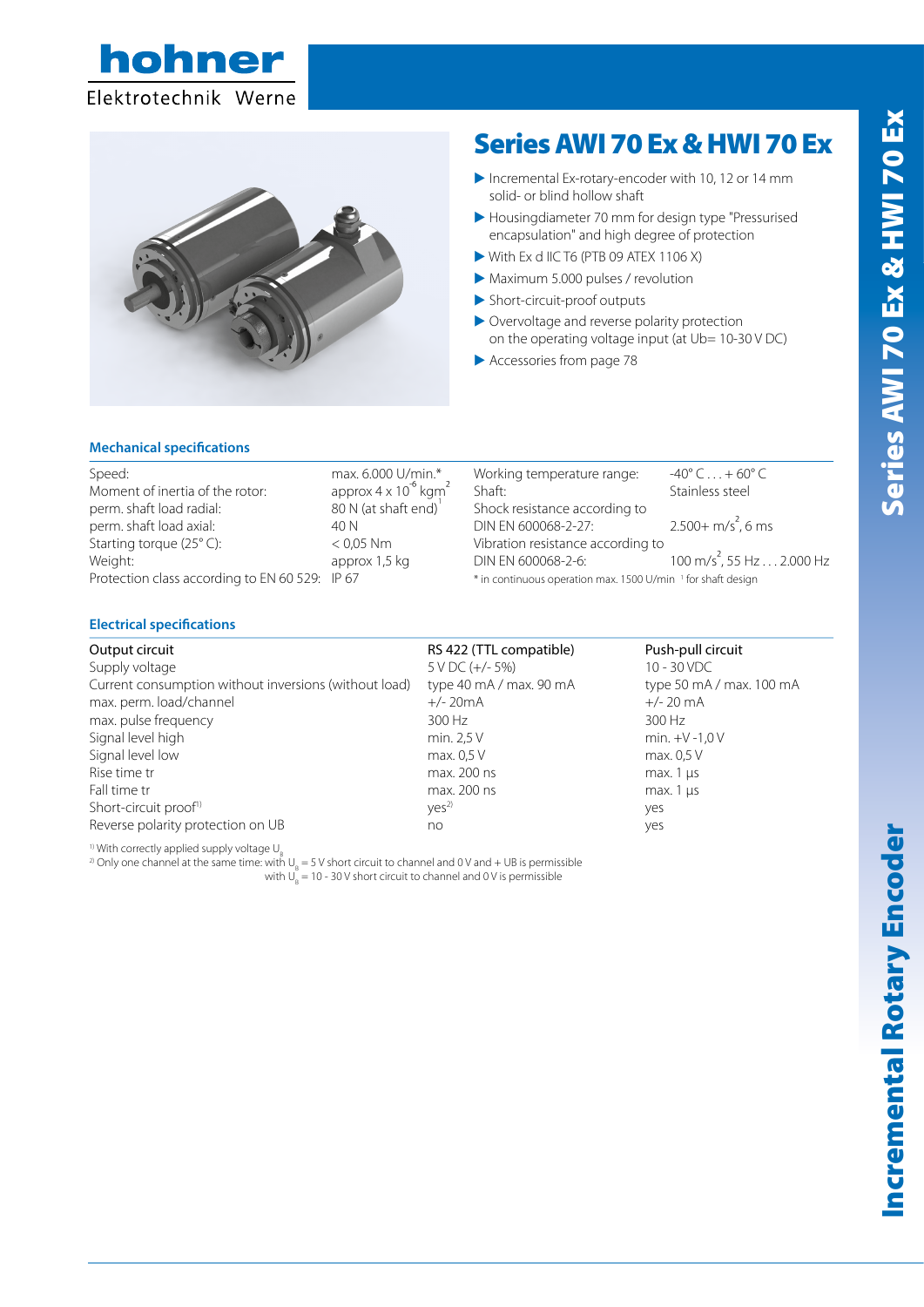

**Mechanical dimensions**







39Incremental Rotary Encoder Series AWI 70 Ex & HWI 70 Ex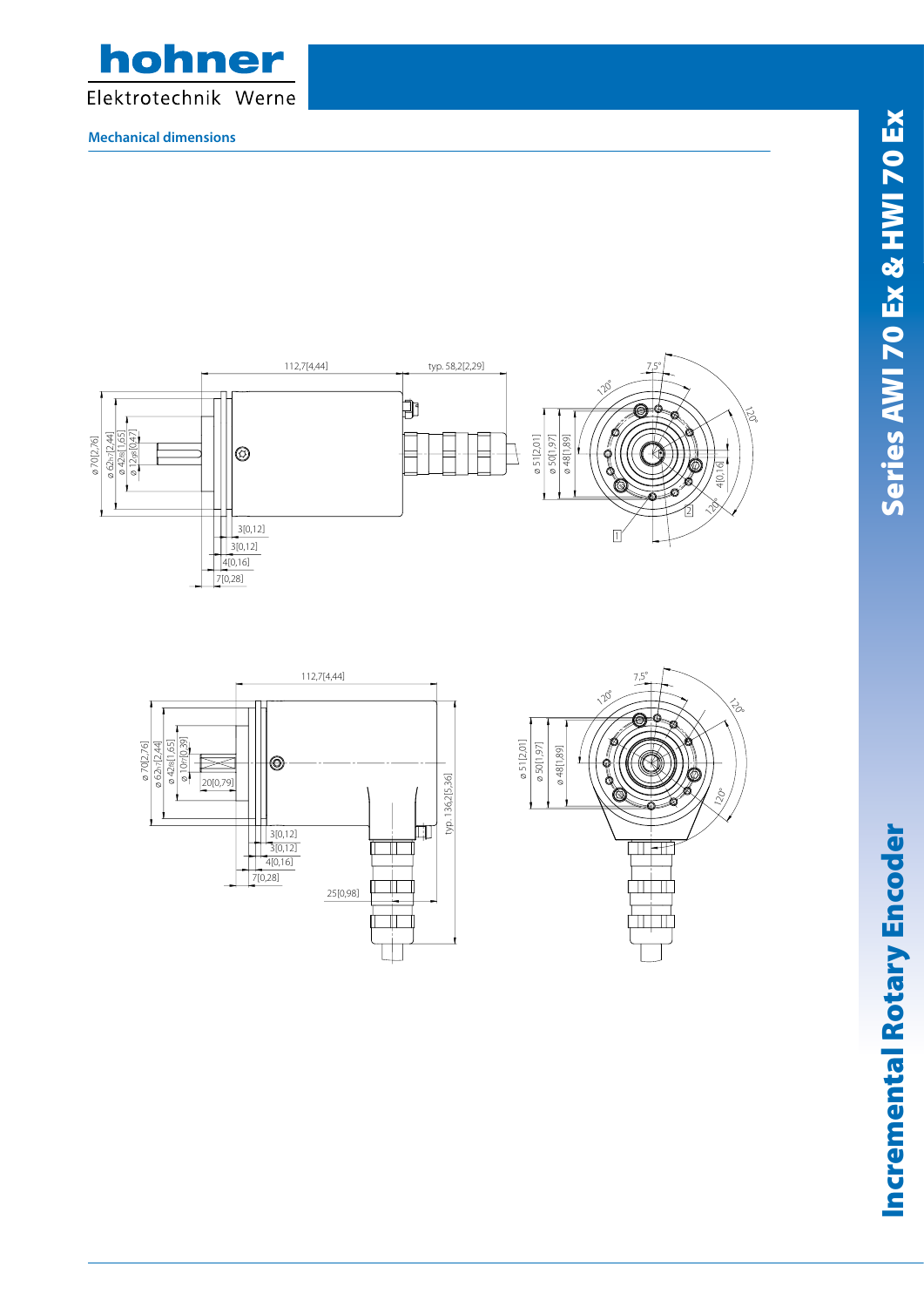

**Mechanical dimensions**